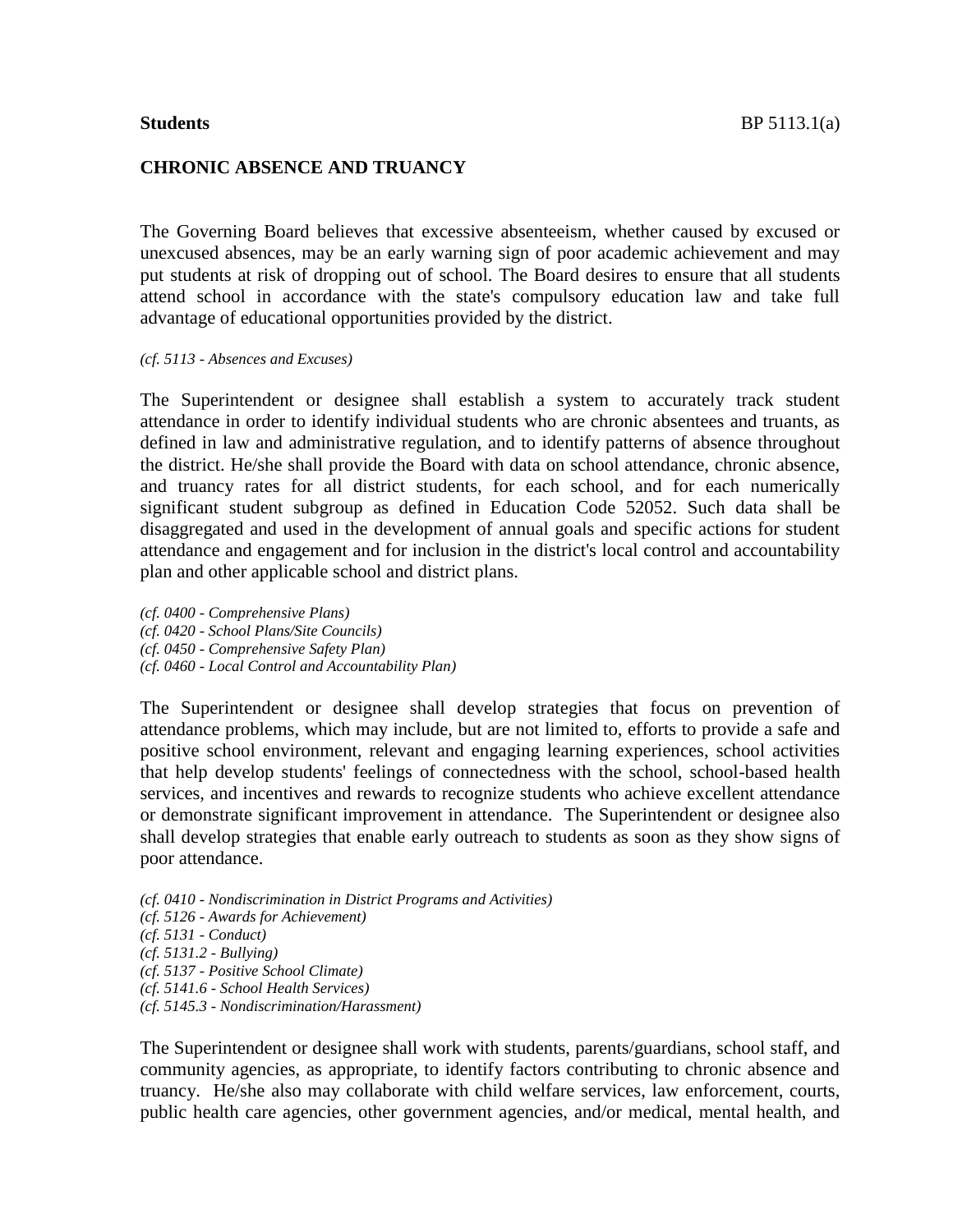oral health care providers to ensure that alternative educational programs and nutrition, health care, and other support services are available for students and families and to intervene as necessary when students have serious attendance problems.

*(cf. 1020 - Youth Services) (cf. 5030 - Student Wellness) (cf. 5146 - Married/Pregnant/Parenting Students) (cf. 5147 - Dropout Prevention) (cf. 6158 - Independent Study) (cf. 6164.2 - Guidance/Counseling Services) (cf. 6164.5 - Student Success Teams) (cf. 6173 - Education for Homeless Children) (cf. 6173.1 - Education for Foster Youth) (cf. 6173.2 - Education of Children of Military Families) (cf. 6175 - Migrant Education Program) (cf. 6179 - Supplemental Instruction) (cf. 6181 - Alternative Schools/Programs of Choice) (cf. 6183 - Home and Hospital Instruction) (cf. 6184 - Continuation Education) (cf. 6185 - Community Day School)*

Students who are identified as truants shall be subject to the interventions specified in law and administrative regulation.

A student's truancy, tardiness, or other absence from school shall not be the basis for his/her out-of-school suspension or expulsion. Alternative disciplinary strategies and positive reinforcement for attendance shall be used whenever possible.

*(cf. 5144 - Discipline) (cf. 5144.1 - Suspension and Expulsion/Due Process)*

The Superintendent or designee shall periodically report to the Board regarding the district's progress in improving student attendance rates for all students and for each numerically significant student population. Such information shall be used to evaluate the effectiveness of strategies implemented to reduce chronic absence and truancy and to make changes as needed. As appropriate, the Superintendent or designee shall engage school staff in program evaluation and improvement and in identification of how to best allocate available community resources.

#### **School Attendance Review Board**

In accordance with law and administrative regulation, habitual truants may be referred to a school attendance review board (SARB).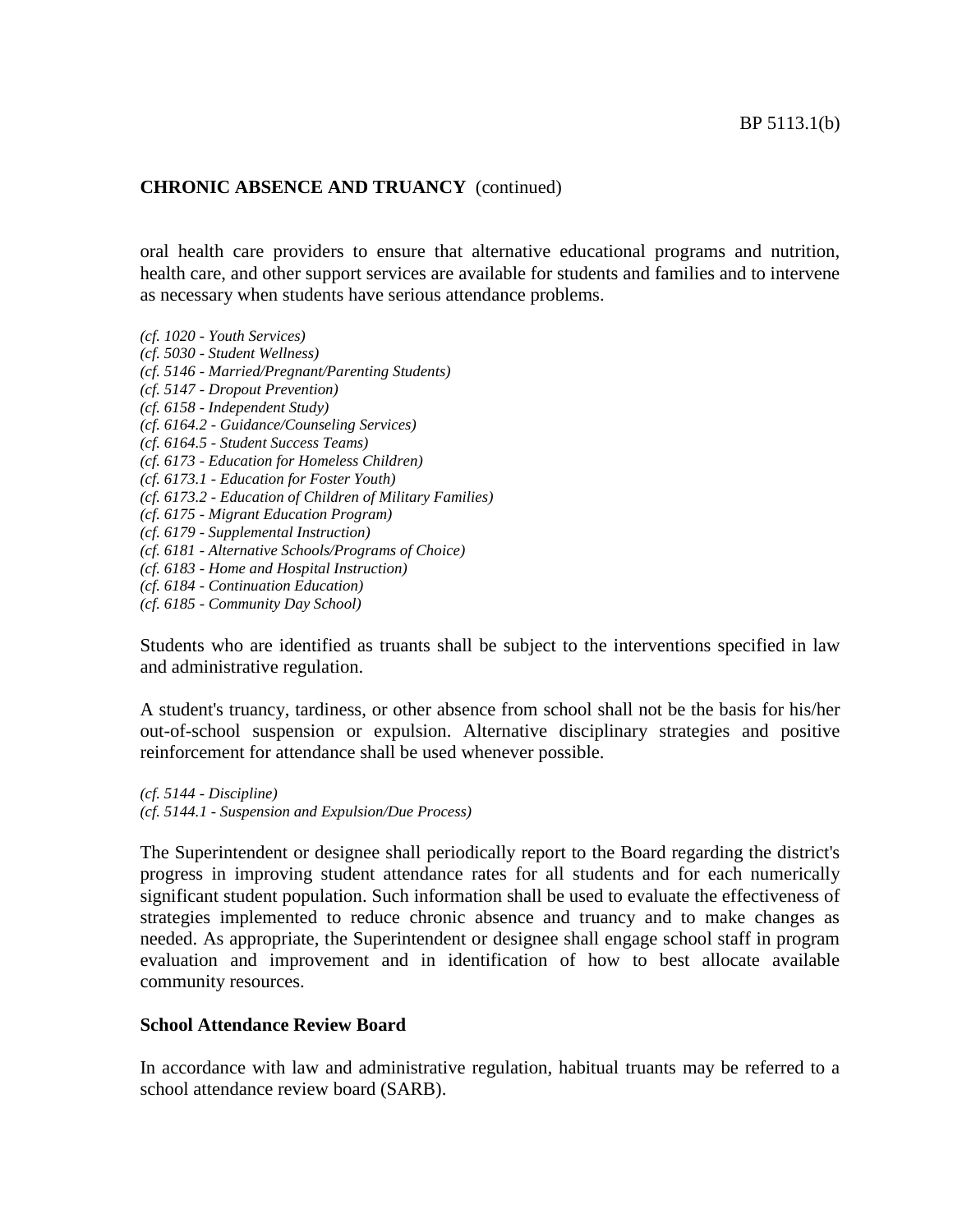The Board may submit a nomination to the County Superintendent of Schools for a person who will serve on the county SARB as a representative of school districts. (Education Code 48321)

The Board shall appoint members of the district's SARB, who may include, but are not limited to, a parent/guardian as well as representatives of the district; county probation department; county welfare department; county office of education; law enforcement agencies; community-based youth service centers; school guidance personnel; child welfare and attendance personnel; school or county health care personnel; school, county, or community mental health personnel; the county district attorney's office; and the county public defender's office. (Education Code 48321)

The district's SARB shall operate in accordance with Education Code 48320-48325 and procedures established by the Superintendent or designee.

*Legal Reference:*

*EDUCATION CODE 1740 Employment of personnel to supervise attendance (county superintendent) 37223 Weekend classes 41601 Reports of average daily attendance 46000 Records (attendance) 46010-46014 Absences 46110-46119 Attendance in kindergarten and elementary schools 46140-46147 Attendance in junior high and high schools 48200-48208 Children ages 6-18 (compulsory full-time attendance) 48225.5 Work permits, entertainment and allied industries 48240-48246 Supervisors of attendance 48260-48273 Truants 48290-482967 Failure to comply; complaints against parents 48320-48325 School attendance review boards 48340-48341 Improvement of student attendance 48400-48403 Compulsory continuation education 48900 Suspension and expulsion*

*Legal Reference continued: (see next page)*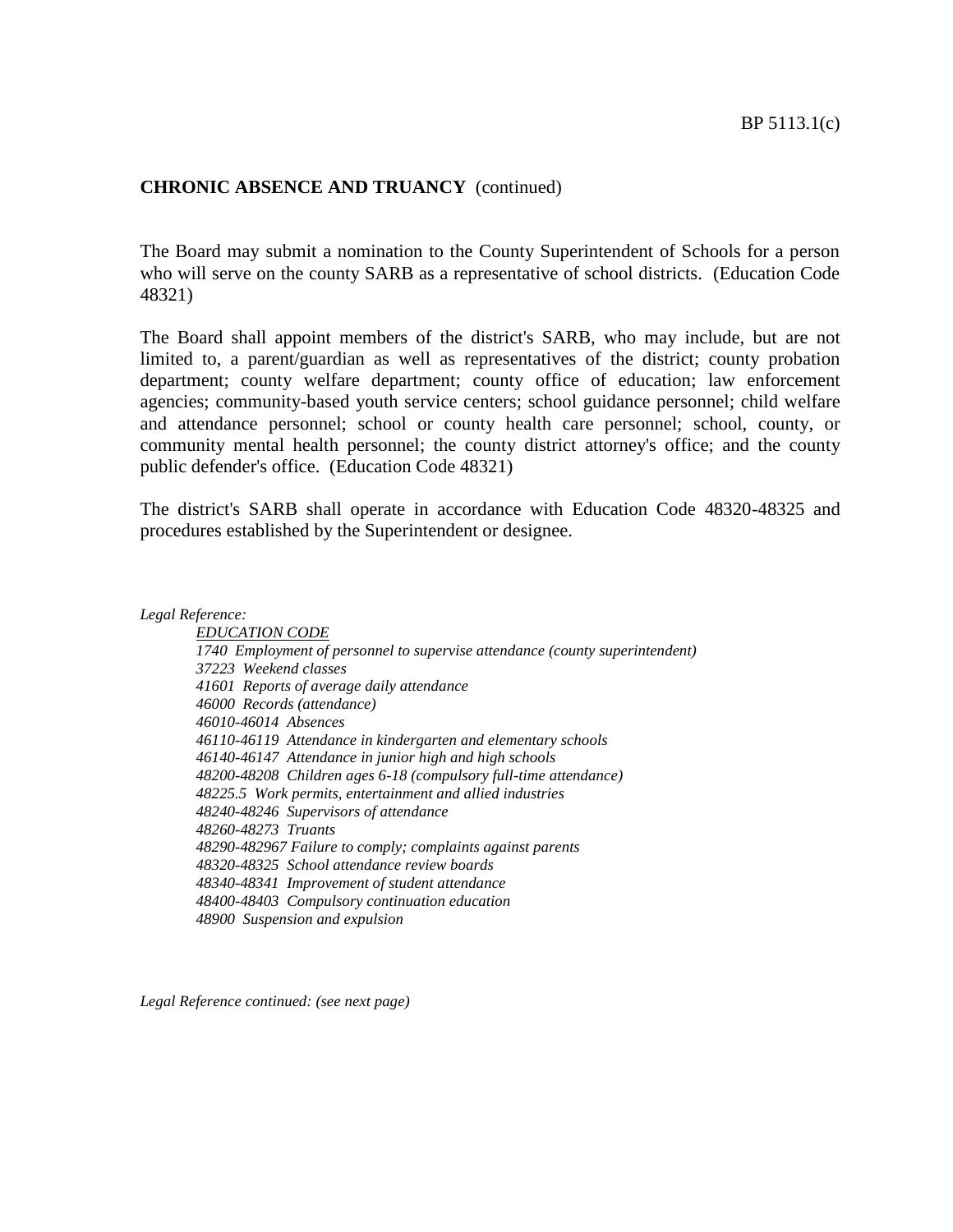*Legal Reference: (continued) EDUCATION CODE (continued) 49067 Unexcused absences as cause of failing grade 52052 Academic Performance Index; numerically significant student subgroups 60901 Chronic absence GOVERNMENT CODE 54950-54963 The Ralph M. Brown Act PENAL CODE 270.1 Chronic truancy; parent/guardian misdemeanor 272 Parent/guardian duty to supervise and control minor child; criminal liability for truancy 830.1 Peace officers VEHICLE CODE 13202.7 Driving privileges; minors; suspension or delay for habitual truancy WELFARE AND INSTITUTIONS CODE 256-258 Juvenile hearing officer 601-601.4 Habitually truant minors 11253.5 Compulsory school attendance CODE OF REGULATIONS, TITLE 5 306 Explanation of absence 420-421 Record of verification of absence due to illness and other causes 15497.5 Local control and accountability plan template COURT DECISIONS L.A. v. Superior Court of San Diego County, (2012) 209 Cal.App.4th 976*

*Management Resources:* 

*CSBA PUBLICATIONS Attendance Awareness Month, Fact Sheet, September 2014 ATTENDANCE WORKS PUBLICATIONS Count Us In! Working Together to Show that Every School Day Matters, 2014 The Power of Positive Connections: Reducing Chronic Absence Through PEOPLE: Priority Early Outreach for Positive Linkages and Engagement, 2014 CALIFORNIA DEPARTMENT OF EDUCATION PUBLICATIONS School Attendance Review Board Handbook, 2015 School Attendance Improvement Handbook, 2000 WEB SITES CSBA: http://www.csba.org Attendance Works: http://www.attendanceworks.org California Association of Supervisors of Child Welfare and Attendance: http://www.cascwa.org California Department of Education: http://www.cde.ca.gov California Healthy Kids Survey: http://chks.wested.org California School Climate, Health, and Learning Survey System: http://www.cal-schls.wested.org*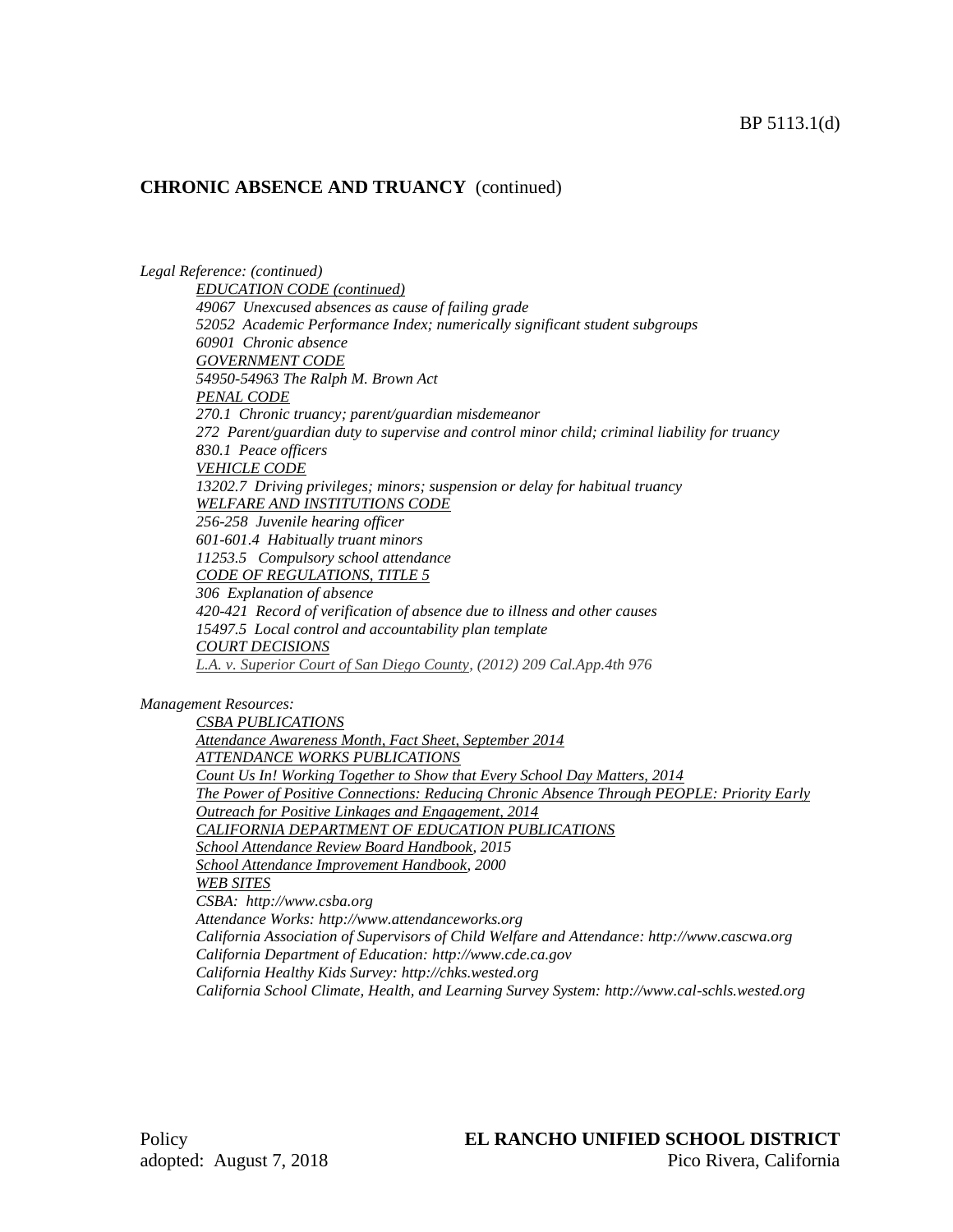# **CHRONIC ABSENCE AND TRUANCY**

## **Definitions**

*Chronic absentee* means a student who is absent for any reason on 10 percent or more of the school days in the school year, when the total number of days the student is absent is divided by the total number of days the student is enrolled and school was actually taught in the regular schools of the district, exclusive of Saturdays and Sundays. (Education Code 60901; 5 CCR 15497.5)

*Truant* means a student who is absent from school without a valid excuse three full days in one school year, or tardy or absent for more than any 30-minute period during the school day without a valid excuse on three occasions in one school year, or any combination thereof. (Education Code 48260)

*Habitual truant* means a student who has been reported as a truant three or more times within the same school year, provided the district has made a conscientious effort to hold at least one conference with the student and his/her parent/guardian. (Education Code 48262, 48264.5)

*Chronic truant* means a student who has been absent from school without a valid excuse for 10 percent or more of the school days in one school year, from the date of enrollment to the current date, provided the district has met the requirements of Education Code 48260-48263 and 48291. (Education Code 48263.6)

For purposes of classifying a student as a truant, *valid excuse* includes, but is not limited to, the reasons for which a student shall be excused from school pursuant to Education Code 48205 and 48225.5. A valid excuse also may include other reasons that are within the discretion of school administrators and, based on the facts of the student's circumstances, are deemed to constitute a valid excuse. (Education Code 48260)

*(cf. 5113 - Absences and Excuses) (cf. 5113.2 - Work Permits)*

### **Attendance Supervisor(s)**

The Superintendent or designee shall appoint or contract with a supervisor of attendance and assistant supervisors as necessary to supervise the attendance of district students. Such supervisors shall perform duties related to compulsory full-time education, truancy, compulsory continuation education, work permits, and any additional duties prescribed by the Superintendent. (Education Code 48240, 48243, 48244)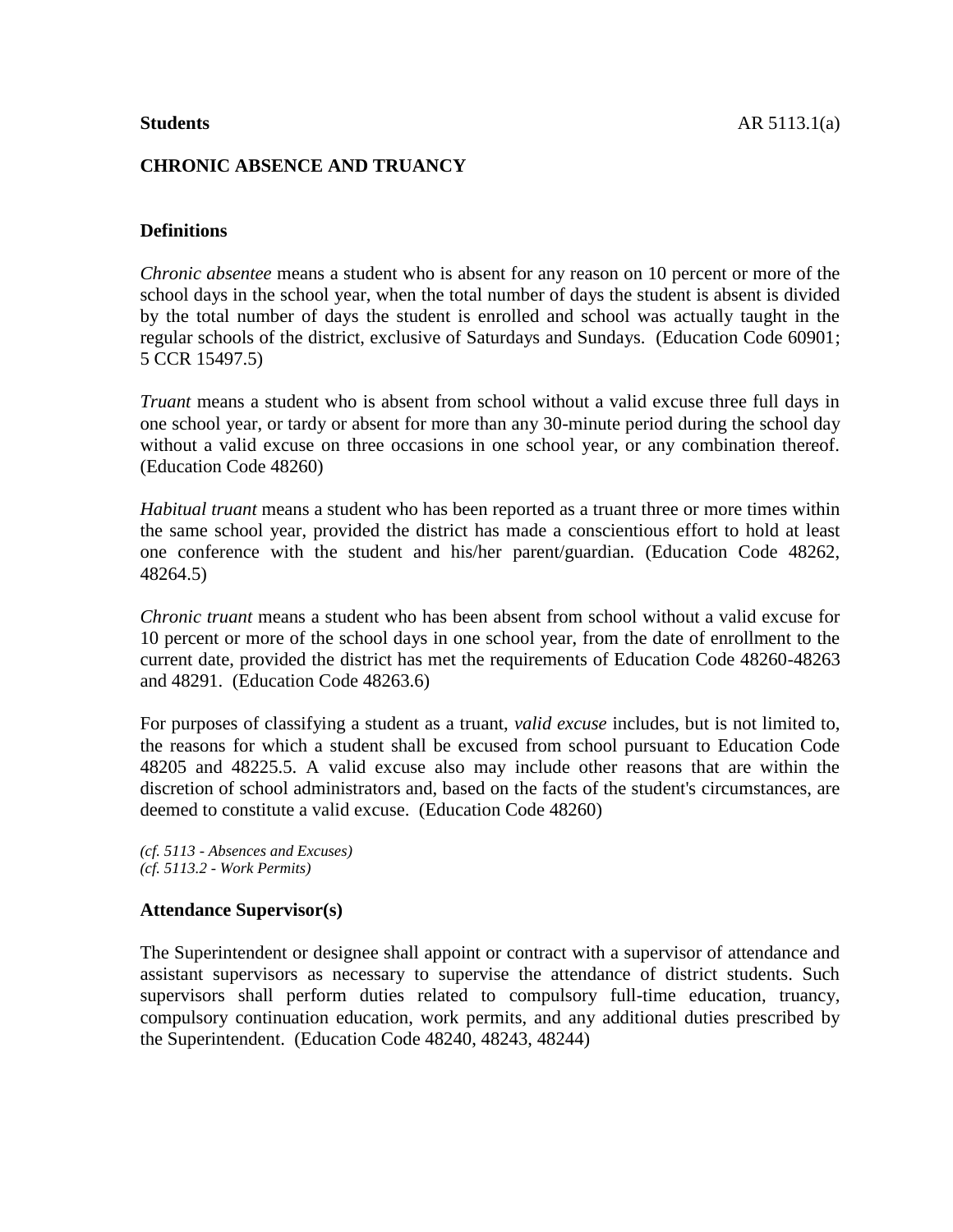#### **Addressing Chronic Absence**

When a student is identified as a chronic absentee, the attendance supervisor shall communicate with the student and his/her parents/guardians to determine the reason(s) for the excessive absences, ensure the student and parents/guardians are aware of the adverse consequences of poor attendance, and jointly develop a plan for improving the student's school attendance.

*(cf. 6020 - Parent Involvement)*

The student may be referred to a student success team or school-site attendance review team to assist in evaluating his/her needs and identifying strategies and programs to assist him/her.

*(cf. 5146 - Married/Pregnant/Parenting Students) (cf. 5147 - Dropout Prevention) (cf. 6164.2 - Guidance/Counseling Services) (cf. 6164.5 - Student Success Teams) (cf. 6173 - Education for Homeless Children) (cf. 6173.1 - Education for Foster Youth)*

*(cf. 6173.2 - Education of Children of Military Families)*

*(cf. 6175 - Migrant Education Program)*

A student who is struggling academically may be offered tutoring or other supplemental instruction, extended learning opportunities, and/or alternative educational options as appropriate.

*(cf. 6158 - Independent Study) (cf. 6176 - Weekend/Saturday Classes) (cf. 6178.1 - Work-Based Learning) (cf. 6179 - Supplemental Instruction) (cf. 6181 - Alternative Schools/Programs of Choice) (cf. 6183 - Home and Hospital Instruction)*

*(cf. 6184 - Continuation Education)*

Whenever chronic absenteeism is linked to a health issue or nonschool condition, the attendance supervisor may recommend school or community resources and/or collaborate with community agencies and organizations to address the needs of the student and his/her family.

*(cf. 1020 - Youth Services) (cf. 5141.6 - School Health Services)*

### **Addressing Truancy**

An attendance supervisor or designee, peace officer, probation officer, or school administrator or designee may, as applicable, arrest or assume temporary custody during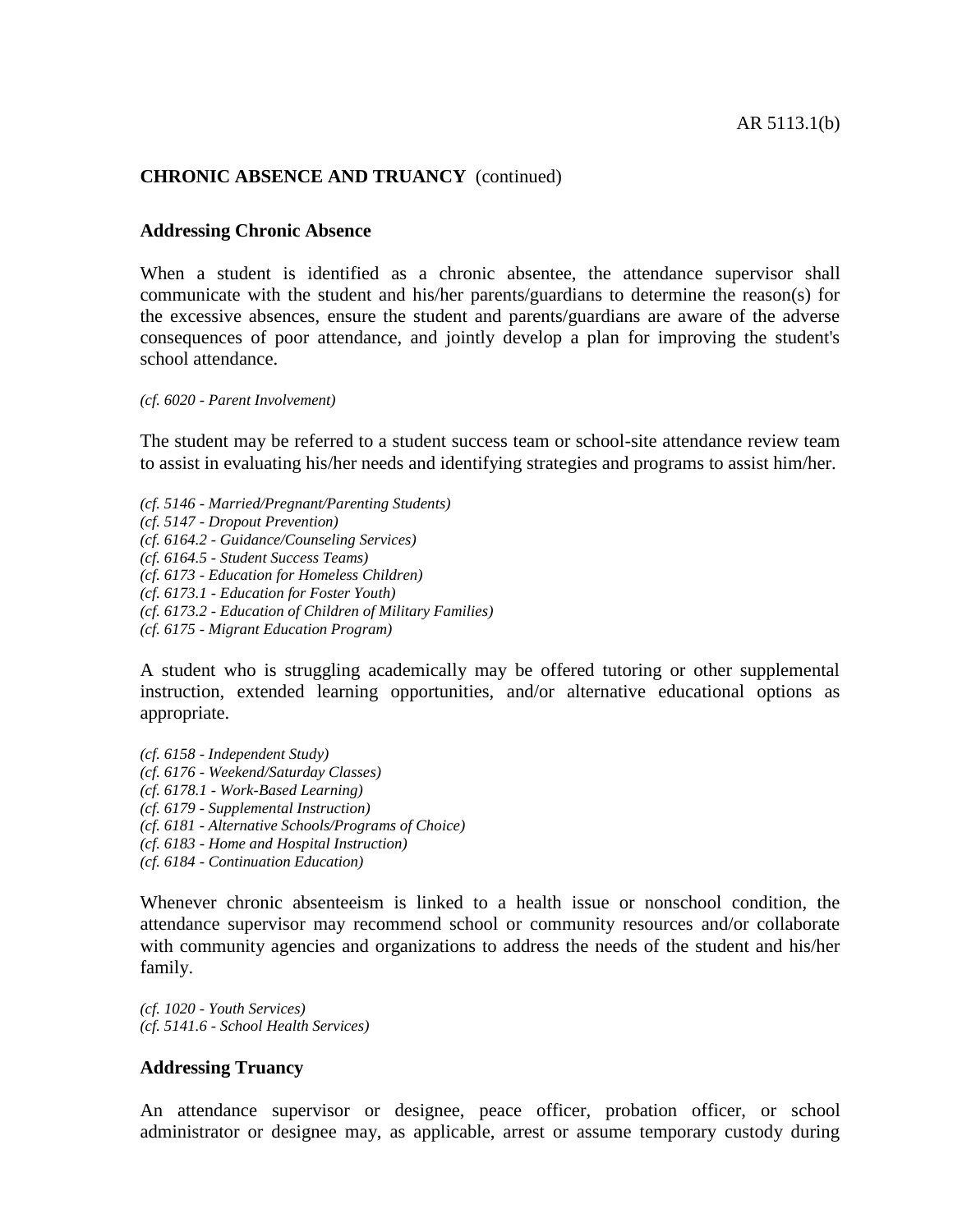school hours of any minor student found away from his/her home who is absent from school without a valid excuse. Any person arresting or assuming temporary custody of a minor student shall deliver the student and make reports in accordance with Education Code 48265 and 48266. (Education Code 48264, 48265, 48266)

#### *(cf. 3515.3 - District Police/Security Department)*

The attendance supervisor shall investigate a complaint from any person that a parent/guardian has violated the state compulsory education laws contained in Education Code 48200-48341. (Education Code 48290)

When a student has been identified as a truant as defined above, the following steps shall be implemented based on the number of truancies he/she has committed:

- 1. Initial truancy
	- a. The student shall be reported to the attendance supervisor. (Education Code 48260)
	- b. The student's parent/guardian shall be notified by the most cost-effective method possible, which may include email or a telephone call, that: (Education Code 48260.5)
		- (1) The student is truant.
		- (2) The parent/guardian is obligated to compel the student to attend school. If the parent/guardian fails to meet this obligation, he/she may be guilty of an infraction of the law and subject to prosecution pursuant to Education Code 48290-48296.
		- (3) Alternative educational programs are available in the district.
		- (4) The parent/guardian has the right to meet with appropriate school personnel to discuss solutions to the student's truancy.
		- (5) The student may be subject to arrest or held in temporary custody by a probation officer, a peace officer, a school administrator or attendance supervisor or his/her designee under Education Code 48264 if found away from home and absent from school without a valid excuse.
		- (6) The student may be subject to suspension, restriction, or delay of his/her driving privilege pursuant to Vehicle Code 13202.7.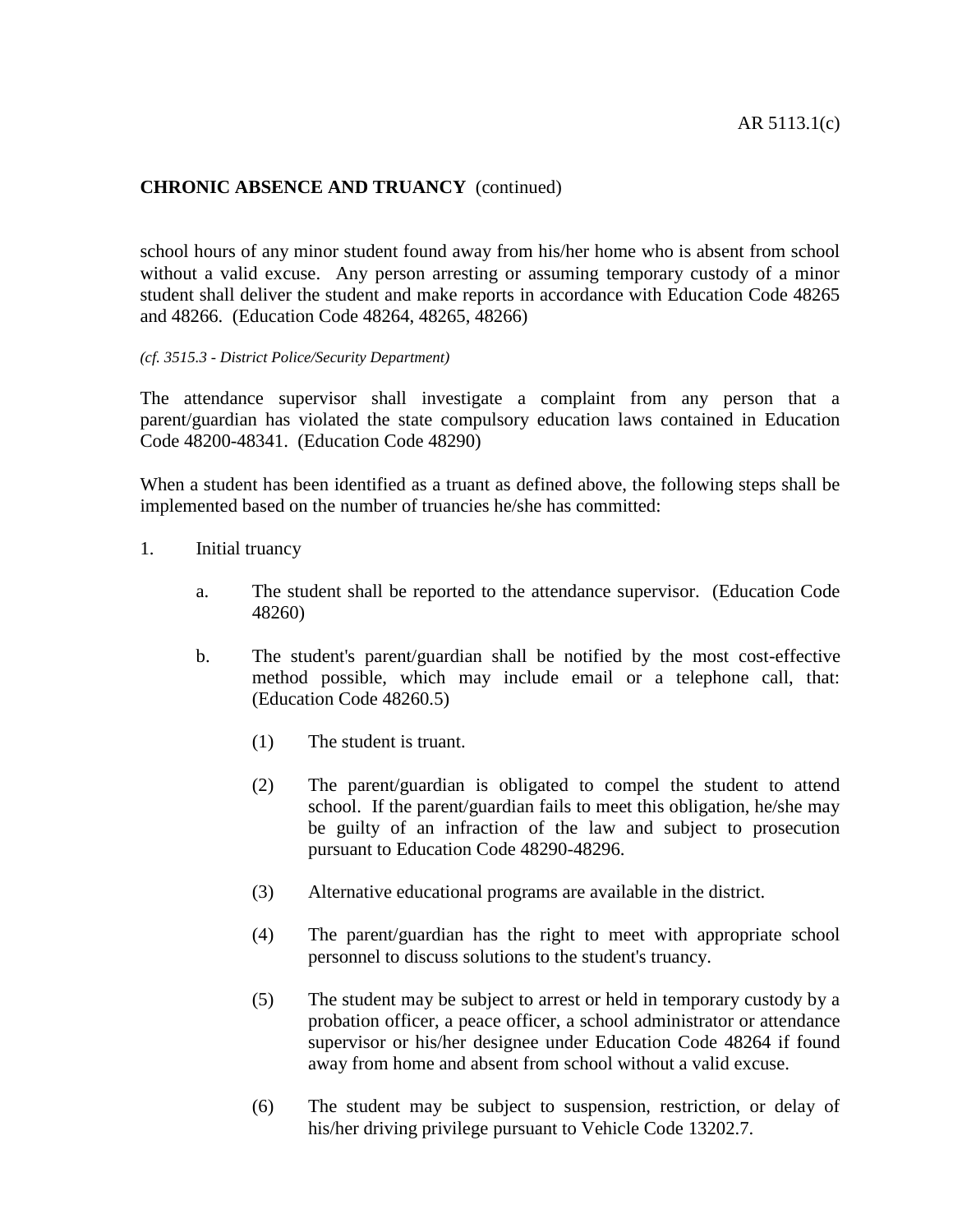(7) It is recommended that the parent/guardian accompany the student to school and attend classes with the student for one day.

#### *(cf. 5145.6 - Parental Notifications)*

- c. The student may be required to attend makeup classes on one day of a weekend pursuant to Education Code 37223. (Education Code 48264.5)
- d. The student and, as appropriate, his/her parent/guardian may be requested to attend a meeting with a school counselor or other school designee to discuss the root causes of the attendance issue and develop a joint plan to improve the student's attendance. (Education Code 48264.5)
- e. The attendance supervisor may notify the district attorney and/or probation officer of the student's name and the name and address of his/her parents/guardians. (Education Code 48260.6)
- 2. Second truancy
	- a. Any student who has once been reported as a truant shall again be reported to the attendance supervisor as a truant if he/she is absent from school without a valid excuse one or more days or is tardy on one or more days during the school year. (Education Code 48261)
	- b. The student may be required to attend makeup classes on one day of a weekend pursuant to Education Code 37223. (Education Code 48264.5)
	- c. The student may be assigned to an after-school or weekend study program within the county. If the student fails to successfully complete this study program, he/she shall be subject to item #3 below. (Education Code 48264.5)
	- d. An appropriate district staff member shall make a conscientious effort to hold at least one conference with the student and his/her parent/guardian by communicating with the parent/guardian at least once using the most costeffective method possible, which may include email or a telephone call. (Education Code 48262)
	- e. The student may be given a written warning by a peace officer. A record of that warning may be kept at the school for not less than two years or until the student graduates or transfers from the school. If the student transfers, the record may be forwarded to the new school. (Education Code 48264.5)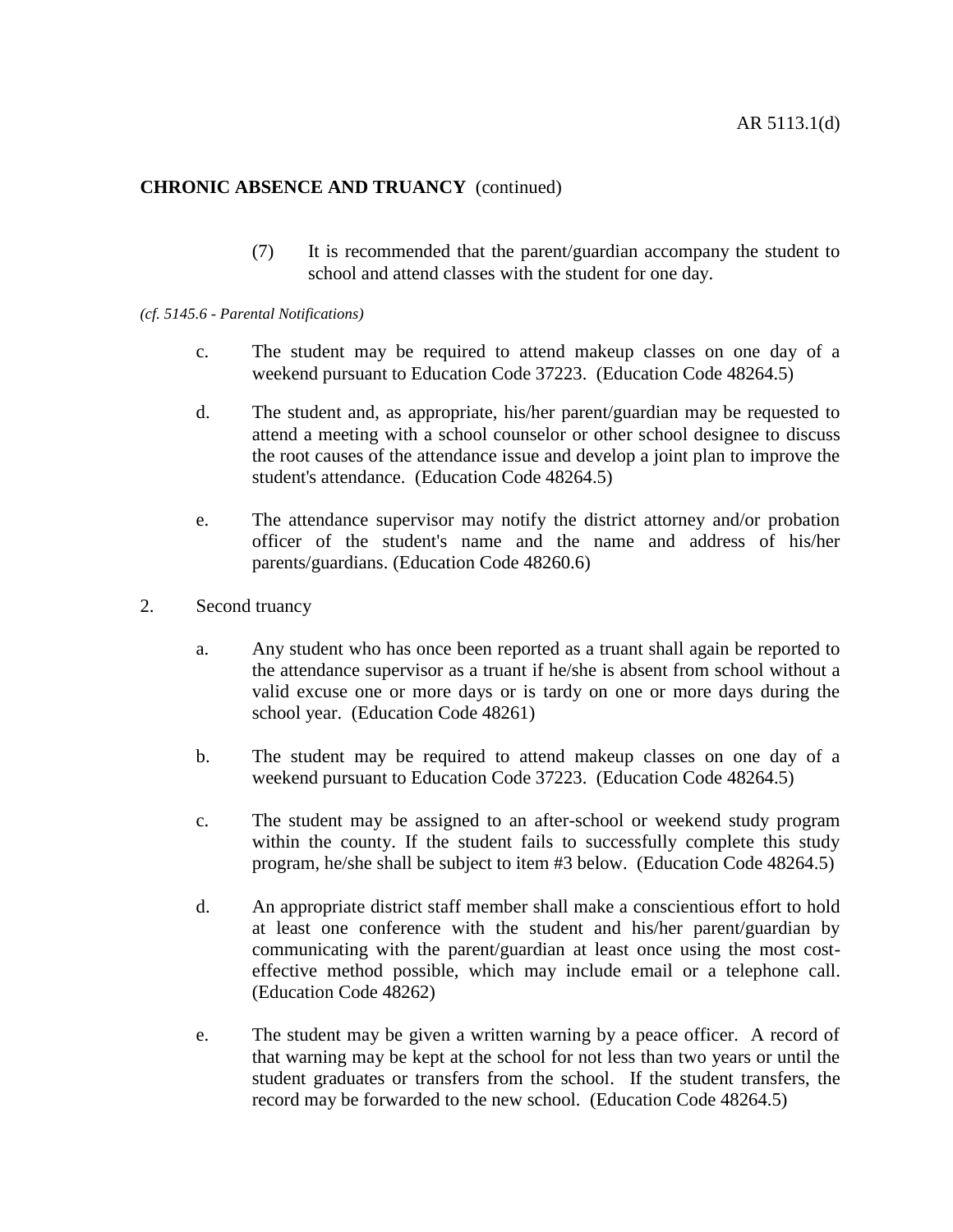- f. The attendance supervisor may notify the district attorney and/or probation officer when the student continues to be classified as a truant after the parents/guardians have been notified in accordance with item #1b above. (Education Code 48260.6)
- 3. Third truancy (habitual truancy)
	- a. A student who is habitually truant, irregular in school attendance, or habitually insubordinate or disorderly during attendance at school may be referred to, and required to attend, a school attendance review board (SARB) program, a truancy mediation program established by the district attorney or the probation officer, or a comparable program deemed acceptable by the district's attendance supervisor. (Education Code 48263, 48264.5)
	- b. Upon making a referral to the SARB or the probation department, the attendance supervisor shall provide the student and parent/guardian, in writing, the name and address of the SARB or probation department and the reason for the referral. This notice shall indicate that the student and parent/guardian shall be required, along with the district staff person making the referral, to meet with the SARB or a probation officer to consider a proper disposition of the referral. (Education Code 48263)
	- c. If the student does not successfully complete the truancy mediation program or other similar program, he/she shall be subject to item #4 below. (Education Code 48264.5)
	- d. If the attendance supervisor determines that available community services cannot resolve the problem of the truant or insubordinate student or if the student and/or his/her parents/guardians have failed to respond to the directives of the district or to services provided, the attendance supervisor may so notify the district attorney and/or the probation officer. (Education Code 48263)
- 4. Fourth truancy
	- a. Upon his/her fourth truancy within the same school year, the student may be referred to the jurisdiction of the juvenile court. (Education Code 48264.5; Welfare and Institutions Code 601)
	- b. If a student has been adjudged by the county juvenile court to be a habitual truant, the attendance supervisor shall notify the juvenile court and the student's probation or parole officer whenever the student is truant or tardy on one or more days without a valid excuse in the same or succeeding school